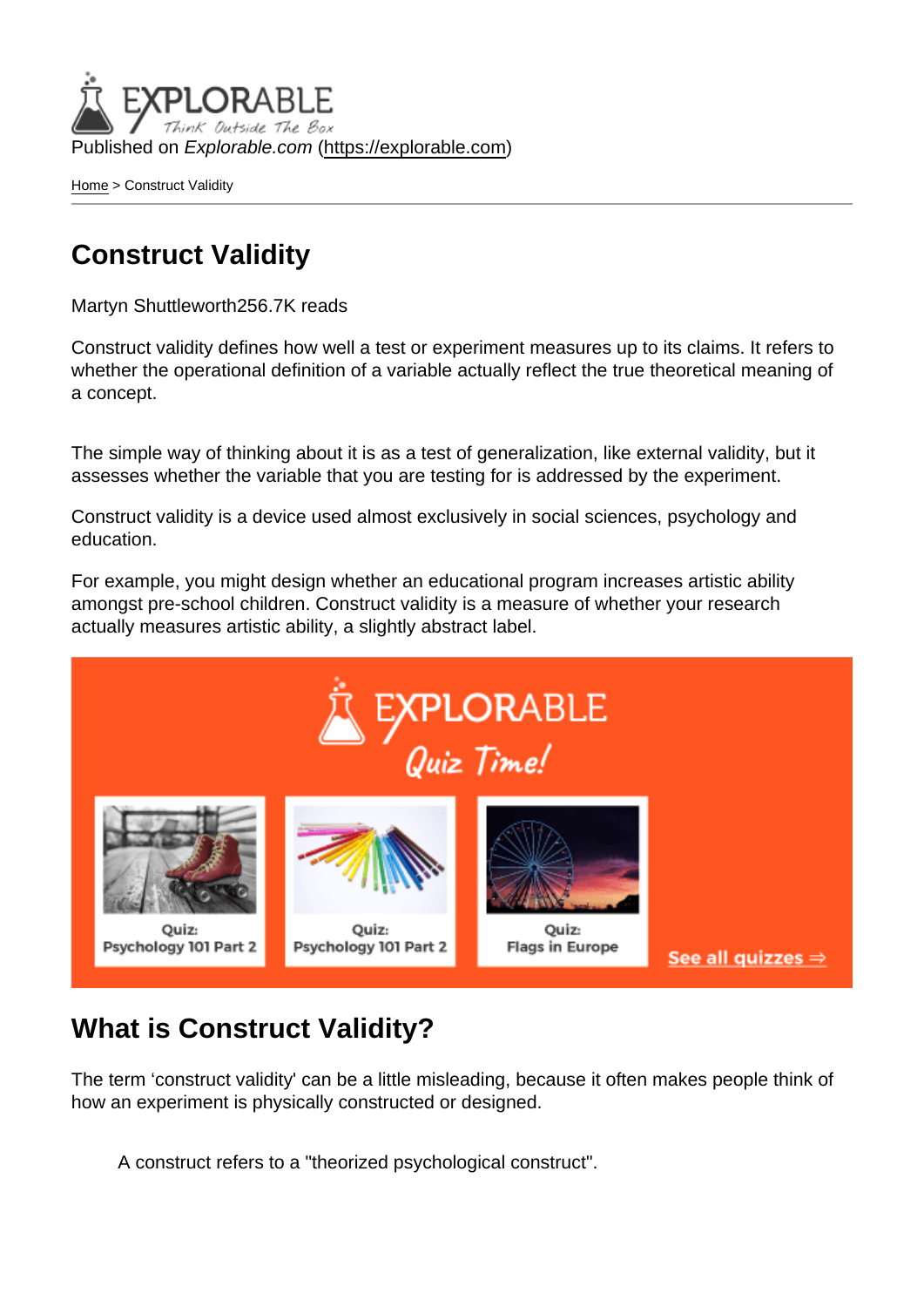Does the theoretical concept match up with a specific [measurement](https://explorable.com/scientific-measurements) [1] / scale used in research?

Construct validity refers to whether a scale or test measures the construct adequately.

An example is a measurement of the human brain, such as intelligence, level of emotion, proficiency or ability.

Some specific examples could be language proficiency, artistic ability or level of displayed aggression, as with the [Bobo Doll Experiment](https://explorable.com/bobo-doll-experiment) [2]. These concepts are abstract and theoretical, but have been observed in practice.

An example could be a doctor testing the effectiveness of painkillers on chronic back sufferers.

Every day, he asks the test subjects to rate their pain level on a scale of one to ten - pain exists, we all know that, but it has to be measured subjectively.

In this case, construct validity would test whether the doctor actually was measuring pain and not numbness, discomfort, anxiety or any other factor.

Therefore, with the definition of a construct properly defined, we can look at construct ability, a measure of how well the test measures the construct. It is a tool that allows researchers to perform a systematic analysis of how well designed their research is.

[Construct validity](http://www.socialresearchmethods.net/kb/constval.php)  $[3]$  is valuable in social sciences, where there is a lot of subjectivity to concepts. Often, there is no accepted unit of [measurement](https://explorable.com/scientific-measurements) [1] for constructs and even fairly well known ones, such as IQ, are open to debate.

## How to Measure Construct Variability?

For major and extensive research, especially in education and language studies, most researchers test the construct validity before the main research.

These [pilot studies](https://explorable.com/pilot-study) [4] establish the strength of their research and allow them to make any adjustments.

Using an educational example, such a pre-test might involve a differential groups study, where researchers obtain test results for two different groups, one with the construct and one without.

The other option is an intervention study, where a group with low scores in the construct is tested, taught the construct, and then re-measured. If there is a [significant](https://explorable.com/significance-test) [5] difference pre and post-test, usually analyzed with simple [statistical tests](https://explorable.com/significance-test-2) [6], then this proves good construct validity.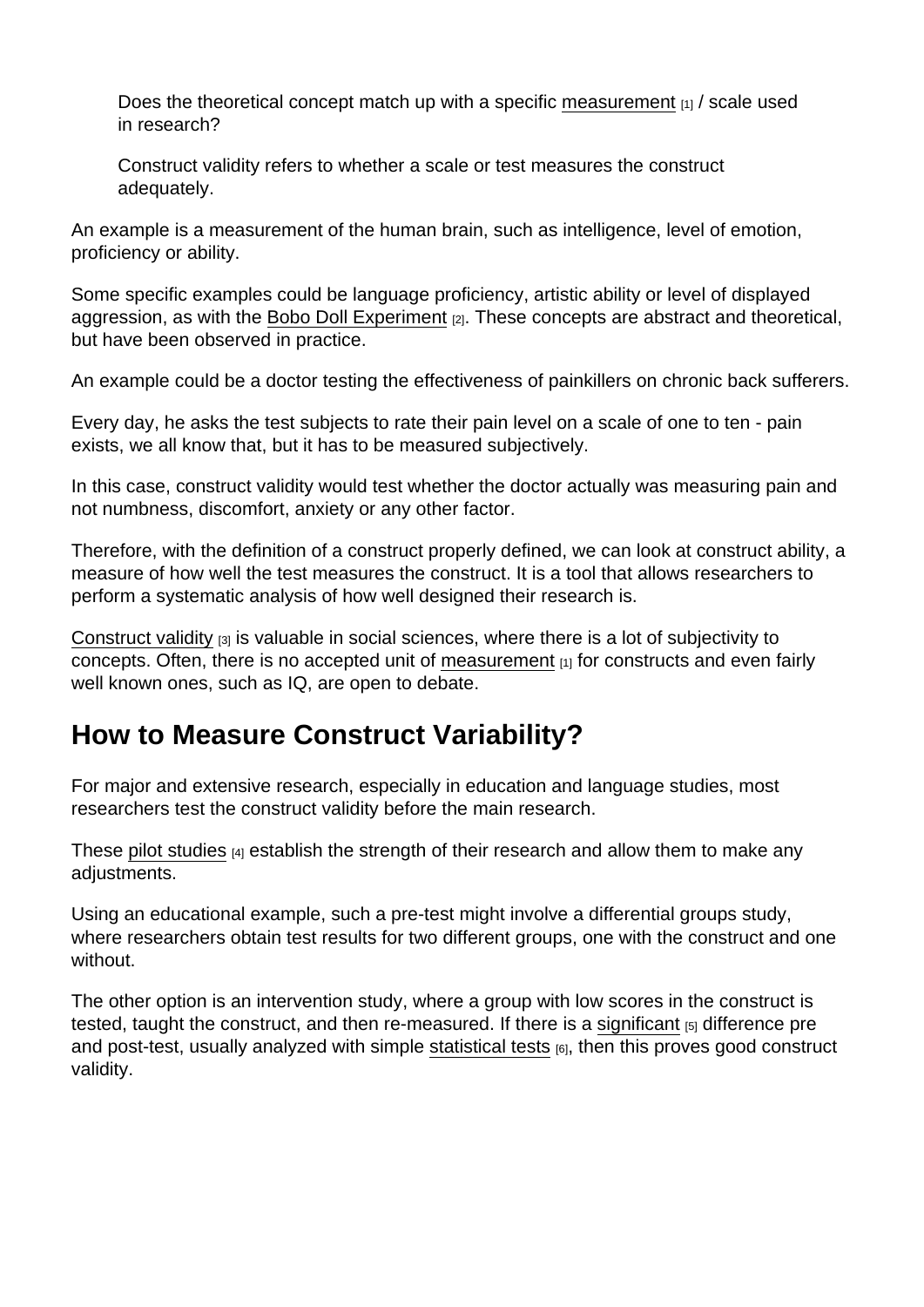There were attempts, after the war, to devise statistical methods to test construct validity, but they were so long and complicated that they proved to be unworkable. Establishing good construct validity is a matter of experience and judgment, building up as much supporting evidence as possible.

A whole battery of [statistical tools](https://explorable.com/statistics-tutorial) [7] and coefficients are used to prove strong construct validity, and researchers continue until they feel that they have found the balance between proving validity and practicality.

# Threats to Construct Validity

There are a large number of ways in which construct validity is threatened, so here are a few of the main candidates:

### Hypothesis Guessing

This threat is when the subject guesses the intent of the test and consciously, or subconsciously, alters their behavior.

For example, many psychology departments expect students to volunteer as research subjects for course credits. The danger is that the students may realize what the [aims of the](https://explorable.com/aims-of-research)  [research](https://explorable.com/aims-of-research) [8] are, potentially evaluating the result.

It does not matter whether they quess the [hypothesis](https://explorable.com/research-hypothesis)  $[9]$  correctly, only that their behavior changes.

### Evaluation Apprehension

This particular threat is based upon the tendency of humans to act differently when under pressure. Individual testing is notorious for bringing on an adrenalin rush, and this can improve or hinder performance.

In this respect, evaluation apprehension is related to [ecological external validity](https://explorable.com/ecological-validity) [10], where it affects the process of [generalization](https://explorable.com/what-is-generalization) [11].

#### Researcher Expectancies and Bias

Researchers are only human and may give cues that influence the behavior of the subject. Humans give cues through body language, and subconsciously smiling when the subject gives a correct answer, or frowning at an undesirable response, all have an effect.

This effect can lower construct validity by clouding the effect of the actual research variable.

To reduce this effect, interaction should be kept to a minimum, and assistants should be unaware of the overall aims of the project.

See also: [Double Blind Experiment](https://explorable.com/double-blind-experiment) [12] [Research Bias](https://explorable.com/research-bias) [13]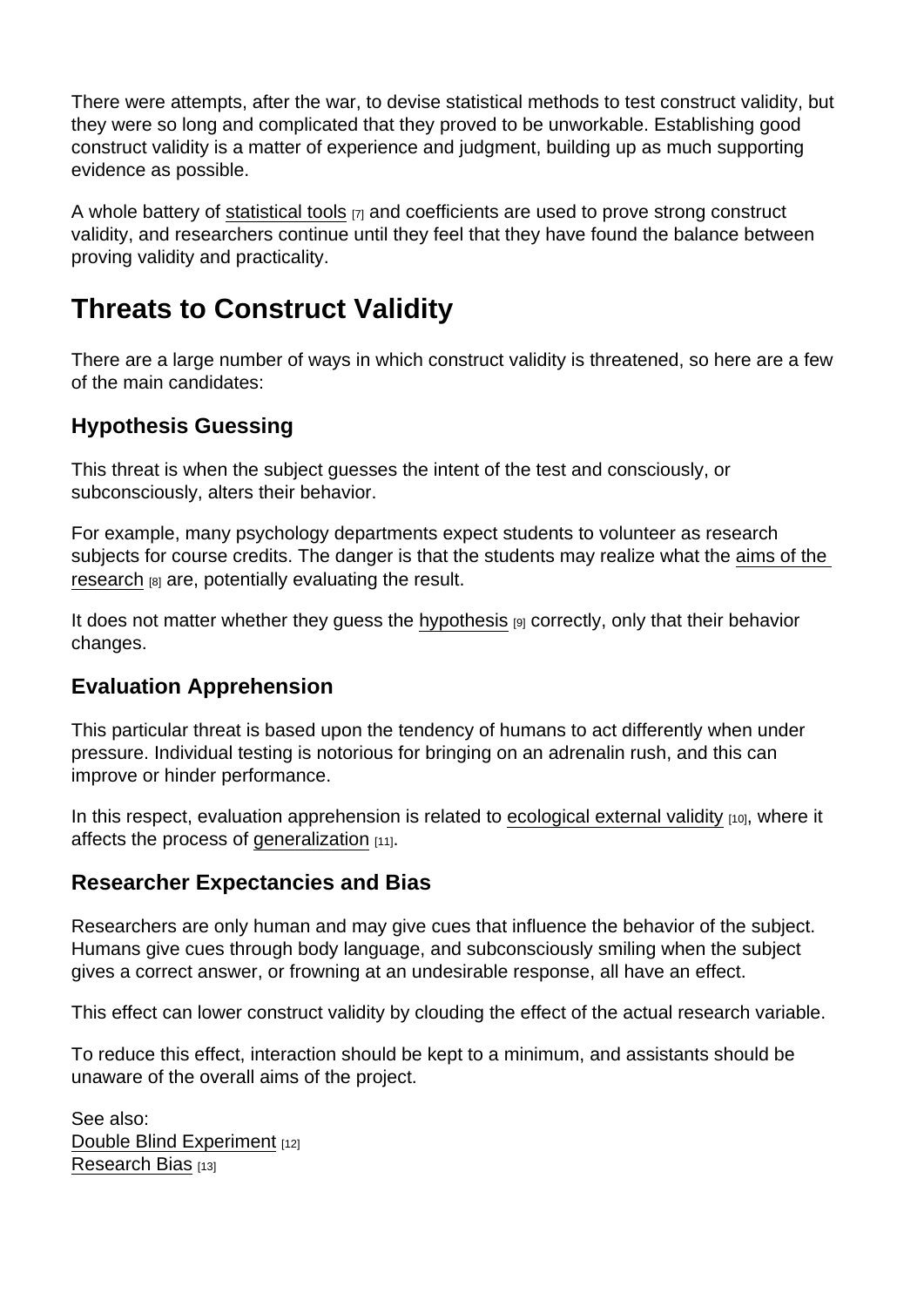## Poor Construct Definition

Construct validity is all about semantics and labeling. Defining a construct in too broad or too narrow terms can invalidate the entire experiment.

For example, a researcher might try to use job satisfaction to define overall happiness. This is too narrow, as somebody may love their job but have an unhappy life outside the workplace. Equally, using general happiness to measure happiness at work is too broad. Many people enjoy life but still hate their work!

Mislabeling is another common [definition error](https://explorable.com/defining-a-research-problem)  $H_141$ : stating that you intend to measure depression, when you actually measure anxiety, compromises the research.

The best way to avoid this particular threat is with good planning and seeking advice before you start your research program.

### Construct Confounding

This threat to construct validity occurs when other constructs mask the effects of the measured construct.

For example, self-esteem is affected by self-confidence and self-worth. The effect of these constructs needs to be incorporated into the research.

### Interaction of Different Treatments

This particular threat is where more than one treatment influences the final outcome.

For example, a researcher tests an intensive counseling program as a way of helping smokers give up cigarettes. At the end of the study, the results show that 64% of the subjects successfully gave up.

Sadly, the researcher then finds that some of the subjects also used nicotine patches and gum, or electronic cigarettes. The construct validity is now too low for the results to have any meaning. Only good planning and monitoring of the subjects can prevent this.

#### Unreliable Scores

[Variance](https://explorable.com/statistical-variance)  $[15]$  in scores is a very easy trap to fall into.

For example, an educational researcher devises an intelligence test that provides excellent results in the UK, and shows high construct validity.

However, when the test is used upon immigrant children, with English as a second language, the scores are lower.

The test measures their language ability rather than intelligence.

#### Mono-Operation Bias

This threat involves the [independent variable](https://explorable.com/independent-variable) [16], and is a situation where a single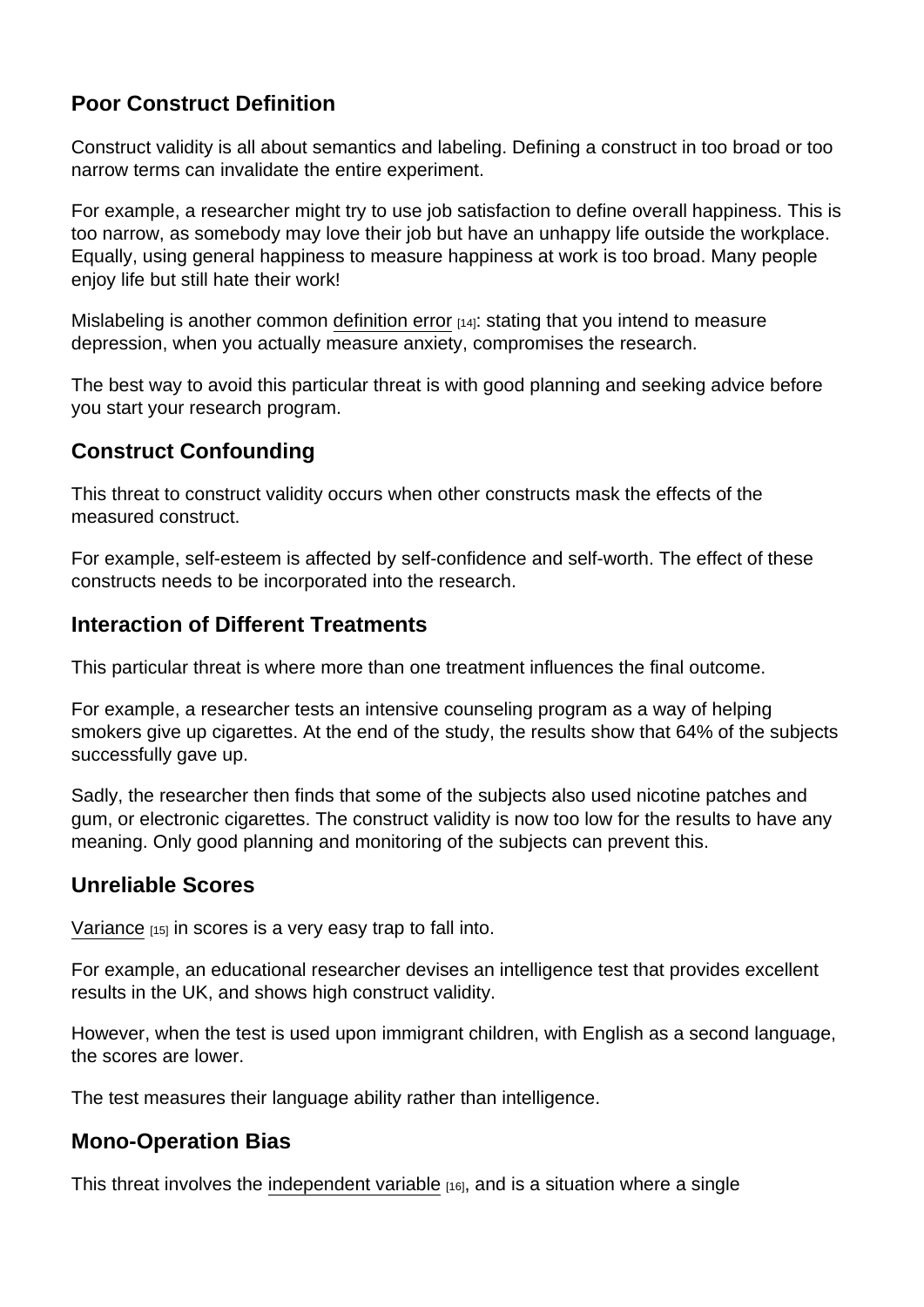manipulation is used to influence a construct.

For example, a researcher may want to find out whether an anti-depression drug works. They divide patients into two groups, one given the drug and a [control](https://explorable.com/scientific-control-group)  $[17]$  given a [placebo](https://explorable.com/placebo-effect)  $[18]$ .

The problem with this is that it is limited (e.g. [random sampling error](https://explorable.com/random-sampling-error)  $[19]$ ), and a solid design would use multi-groups given different doses.

The other option is to conduct a pre-study that calculates the optimum dose, an equally acceptable way to preserve construct validity.

Mono-Method Bias

This threat to construct validity involves the [dependent variable](https://explorable.com/dependent-variable) [20], and occurs when only a single [method of measurement](https://explorable.com/scientific-measurements) [1] is used.

For example, in an experiment to measure self-esteem, the researcher uses a single method to determine the level of that construct, but then discovers that it actually measures selfconfidence.

Using a variety of [methods](https://explorable.com/research-designs) [21], such as [questionnaires](https://explorable.com/survey-research-design) [22], self-rating, physiological tests, and [observation](https://explorable.com/observational-study) [23] minimizes the chances of this particular threat affecting construct validity.

## Don't Panic

These are just a few of the threats to construct validity, and most experts agree that there are at least 24 different types. These are the main ones, and [good experimental design](https://explorable.com/true-experimental-design) [24], as well as seeking feedback from experts during the planning stage, will see you avoid them.

For the 'hard' scientists, who think that social and behavioral science students have an easy time, you could not be more wrong!

Source URL: https://explorable.com/construct-validity?gid=1579

Links

- [1] https://explorable.com/scientific-measurements
- [2] https://explorable.com/bobo-doll-experiment
- [3] http://www.socialresearchmethods.net/kb/constval.php
- [4] https://explorable.com/pilot-study
- [5] https://explorable.com/significance-test
- [6] https://explorable.com/significance-test-2
- [7] https://explorable.com/statistics-tutorial
- [8] https://explorable.com/aims-of-research
- [9] https://explorable.com/research-hypothesis
- [10] https://explorable.com/ecological-validity
- [11] https://explorable.com/what-is-generalization
- [12] https://explorable.com/double-blind-experiment
- [13] https://explorable.com/research-bias
- [14] https://explorable.com/defining-a-research-problem
- [15] https://explorable.com/statistical-variance
- [16] https://explorable.com/independent-variable
- [17] https://explorable.com/scientific-control-group
- [18] https://explorable.com/placebo-effect